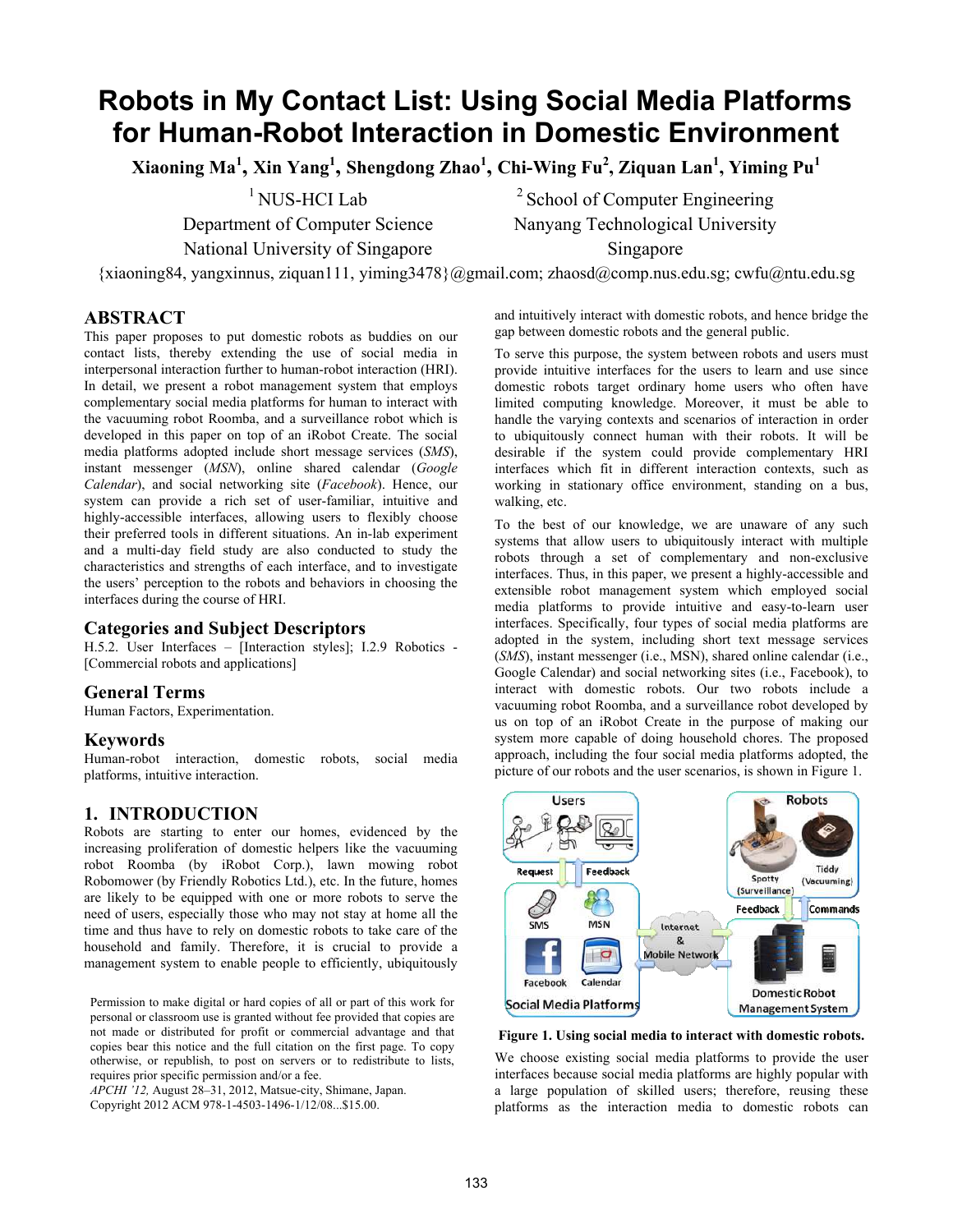minimize users' efforts for learning. Besides, since different social media platforms are designed to serve different kinds of needs in different scenarios, supporting multiple complementary platforms as in our system can thus cater to user's needs emerged from different scenarios, such as on the road or in the office.

The followings highlight the contributions of this paper:

First, this is the first paper we are aware of that harness complementary social media platforms to achieve better user experiences in HRI.

Second, we implemented a working system as described in this paper, deployed it into a multi-room apartment, and recruited users to try out the system in a real home environment for three days. To the best of our knowledge, we are unaware of any other work that attempted to deploy such a system into a real home to study its effect on HRI for a period of multiple days.

## **2. RELATED WORK**

A growing number of researchers have begun to explore the field of domestic robots. While some researchers focused on the implementation and algorithmic aspects of domestic robots, such as [10, 17], others studied the application of domestic robots (a majority of them focused on the vacuuming robot, *Roomba*), e.g., on how design can influence HRI in home setting, e.g., [2, 4, 12]. Many researchers are also interested in designing novel interaction methods to enable natural and intuitive HRI, which includes the design of paper tag interfaces to facilitate implicit robot control [22], the use of tangible objects such as toys [8], accelerometer-based Wii-mote [7], laser pointers [9], sketching on a tablet computer [18], using gaze and blink (BlinkBot [15]), and using enhanced projector-camera (LuminAR [13]) to control robots. Moreover, researchers also worked on extending robots to other housework tasks beyond simple vacuum cleaning, such as [16] and [20].

So far, studies on social media platforms mostly concerned with human-to-human interaction [5] instead of human-robot interaction, except [3, 6, 11, 14], where intelligent virtual agents were used to communicate with humans via instant messengers [6], and to help humans plan their calendars [3]. In addition to virtual agents, an *SMS* interface has also been proposed to control home appliances [11]. Cellbots, an open source library available at http://www.cellbots.com/, also allows users to control different robots (iRobot, LEGO Mindstorm, etc.) using SMS. Moreover, Mavridis, *et al*. [14] proposed a social robot is used to wander in the lab, attempting to talk to people it encountered. This robot obtained people's information via Facebook to enhance conversation and face recognition performance. In a separate effort, a Facebook-connected desktop pet robot called "Pingo" (by Arimaz Inc.) was brought to the market, which can read Facebook updates, news, sing songs, and give weather forecasts. While all these work leverages social media platforms, our work differs from them because our system involves autonomous robots instead of virtual agents [6] or stationary machines [11]. Being "robots" sets them apart from other types of electronic devices such as "desktop computers" or "home appliances." More than these stationary devices, robots can share physical space with people and can take the initiative to display a variety of autonomy and intelligence over the information world as well as the physical world [21]. Moreover, unlike entertainment and social robots, domestic robots play a dual role of doing housework and act like human companions or even family members. These

distinguish our work from [14] and "Pingo," which employed Facebook only for socializing or entertainment.

# **3. USAGE SCENARIOS**

We designed the following scenarios to illustrate how our approach can employ complementary social media platforms to facilitate HRI. All the tasks and interfaces in these scenarios have been developed in our system and were used to conduct the lab experiment and multi-day field study.

## **3.1 Profile**

Jason and Maggie are a professional working couple who works from 9am to 6pm on working days. Their son Mike is studying abroad. They have two domestic robots, Tiddy (vacuuming) and Spotty (surveillance), to take care of household chores which include preparation work for the upcoming Christmas Eve party.

# **3.2 Party Scheduling through Calendar**

On Dec. 20, Jason uses the Google Calendar to schedule a Christmas Eve party starting at 6pm on Dec. 24th. The calendar shows that Tiddy has been scheduled to vacuum the living room during that time. Hence, Jason reschedules Tiddy's cleaning task to another time slot via the calendar interface. Due to the rescheduling, Tiddy sends an automatic SMS to Maggie (the owner of the previous cleaning task) to inform her about the change. The calendar interface is shown in Figure 2.



**Figure 2. Using Google Calendar to interact with the robots.** 

# **3.3 Progress Update through Facebook**

Since Jason has confirmed the schedule of the Christmas Eve party, Spotty and Tiddy start to post the tasks they have done for the party on Facebook. On Dec.22, Spotty receives a message from one of Jason's Facebook friends asking about the Christmas tree in the living room. Hence, Spotty moves to the living room, takes a picture using its wireless camera and shares the picture on its Facebook wall. This scenario is shown in Figure 3.



**Figure 3. Using Facebook to interact with domestic robots.**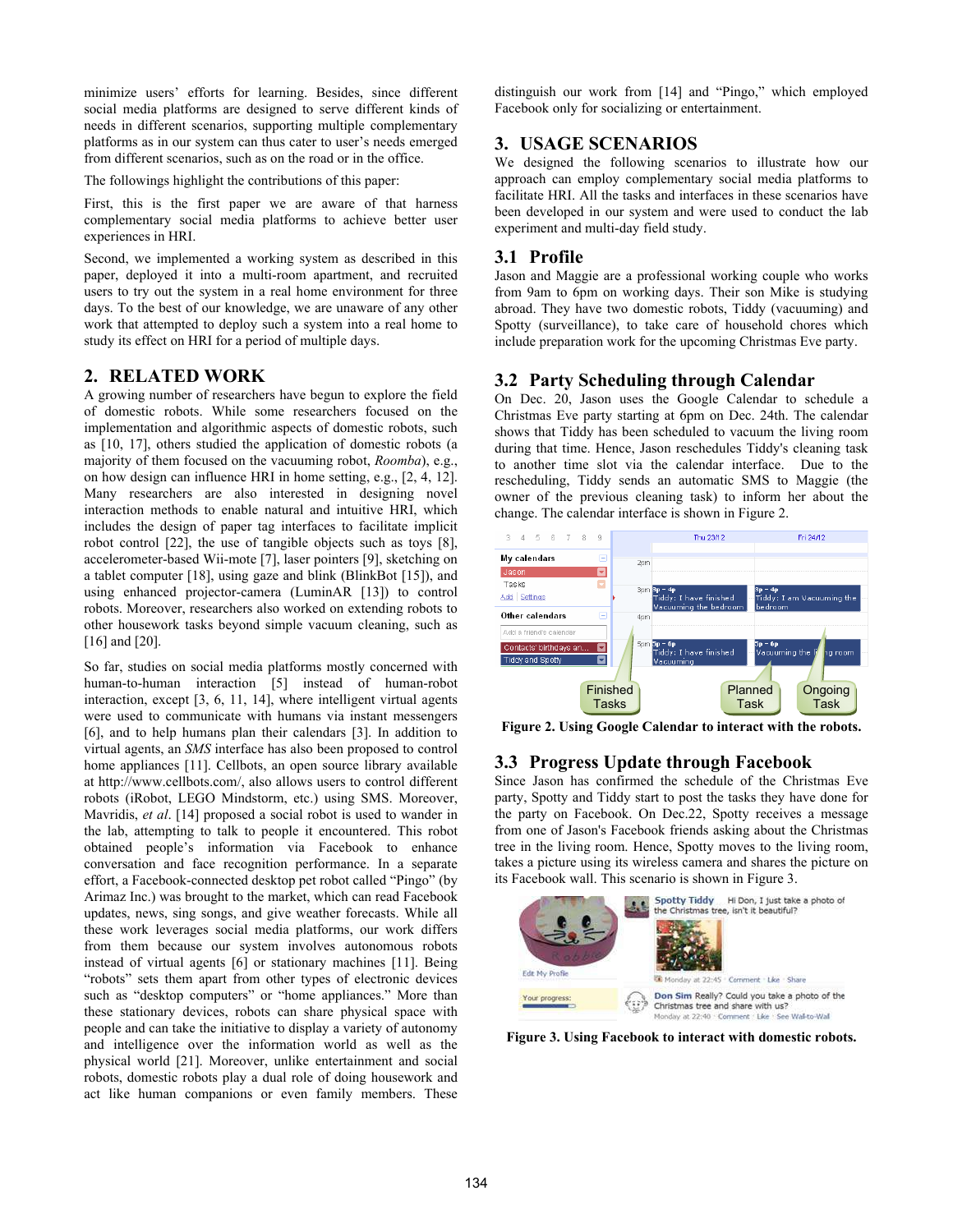# **3.4 Video Chatting through IM**

Mike could not join the party since he is aboard, but he still hopes to take a look at the Christmas tree. Hence, he starts an MSN video chat with Spotty, as shown in Figure 4:

*Mike: Could you show me the Christmas tree in living room? Spotty: I am moving to living room … Spotty: I am in the living room now. Spotty: I am looking at the Christmas tree now. Mike: Can you turn left a bit? Spotty: I am turning left. Mike: Thanks Spotty. It's fantastic!*  Mike caus:



**Figure 4. Using MSN to interact with domestic robots.** 

# **3.5 Arranging a Urgent Task by SMS**

Early in the morning of the Christmas Eve party, Jason is on a bus heading to work, and suddenly remembers of the bits of paper he left in the bedroom. Realizing that he may not have time to clean them up before the guests arrives, Jason immediately sends an SMS to Tiddy, as shown in Figure 5. Soon after that, Tiddy acknowledges Jason with an SMS; ten minutes later, Tiddy sends another SMS to inform him of the task completion.



**Figure 5. Using SMS interface to interact with the robots.** 

# **4. SYSTEM IMPLEMENTATION**

We envision a flexible and extensible domestic robot management system which could accommodate both single and multiple users, with each user free to choose the desirable client to interact with each robot at home. Based on the above vision, we designed and implemented a working system based on the client-server

architecture. Figure 6 depicts both the hardware setup and the software components in the client and server side.

# **4.1 Client Side**

The client side requires no development or maintenance efforts from users, the only step required is to install (if needed) the standard version of the social media platforms in their computer/tablet/smartphone, then add the robot's account to their contact list (just like adding a friend). For example, adding a robot to the user's MSN simply means installing the standard version of MSN and then adding the robot to one's contact list.

While there are a variety of social media available, we choose the following four platforms (*SMS*, *MSN*, *Google Calendar* and *Facebook*) due to their popularity and complementary abilities to serve a range of users' needs.

## *4.1.1 Short Message Service (SMS)*

We choose to support SMS because it is arguably the most widely used data application in the world, with 4.16 billion active users by the end of 2010 [1]. SMS is commonly used in mobile scenarios as it takes relatively short setup time and can be used almost anywhere covered by mobile phone network, hence supporting SMS in our system helps increase the system ubiquity. However, most phone models support only short text-based messages in chunks without graphics and video feeds, which may limit the type of feedback that the robots might send to the users.

## *4.1.2 Instant Messenger (IM)*

Similar to SMS, Instant Messenger (*IM*) clients are also widely adopted. Some popular clients have over hundreds of millions of active users (i.e., Windows Live Messenger: 330 million active users by June 2009; Yahoo Messenger: 248 million active users by Jan 17, 2008). IM offers well-designed notification functionality so that it can easily get user's attention while he is working with other computer applications. The video chat capability of IM also enables additional services to be used with domestic robots. On the other hand, video chatting in IM typically need fast internet connection, which may make it less ubiquitously available for HRI as compared to SMS. In our system, we currently support the Windows Live Messenger client (*MSN*) as it is one of the mostly commonly used IM clients. To interact with a robot using MSN, users only need to add the robot's MSN account to their contact lists, and then communicate with the robot just like chatting with anyone else.



**Figure 6. Overview of system implementation: users, social media interfaces, software architecture, and home-robot system.**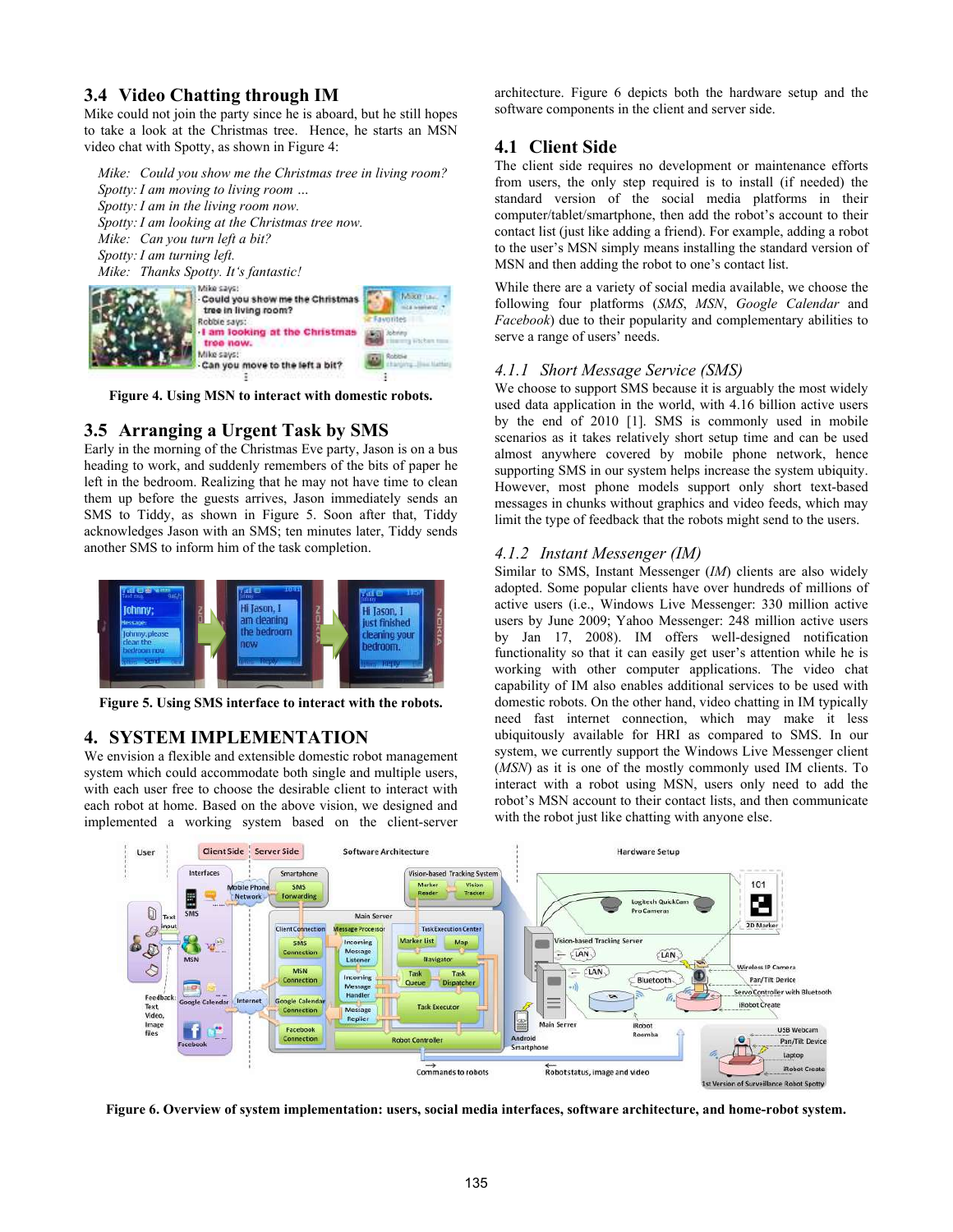## *4.1.3 Shared Online Calendar*

Shared calendars are designed for both individual and group to manage, plan, and overview schedules. Hence, interacting with robots via shared calendar not only allows users to manage robot tasks together with their own workflow, but also allows robots to check each family member's schedule and suggest reschedule existing tasks if there is any overlap of activities. Our system adopted Google Calendar to interact with robots. Unlike our SMS and MSN clients, Google Calendar does not support real-time communication because excessively frequent data retrieval is prohibited by the Google server. According to our experience, the minimum time between successive accesses is around 40 seconds. Thus, Google Calendar functions more as a shared task-planning interface than a real-time communication interface in our system.

#### *4.1.4 Social Networking Site*

Facebook is included in our system as a representative social networking site due to a number of reasons. As of January 2011, it has more than 600 million active users. Besides, Facebook is a community-based website designed for interaction amongst a large group of people for social networking purposes. It has also been largely explored for many research purposes, such as [14, 19]. Facebook mixes robots' activities with those of human's, and the viral and snowballing effect of Facebook could possibly help promote robot adoption to more users.

In order to talk to robots in Facebook, users can just add the robots' Facebook account as a friend, then talk to them by leaving messages on robots' walls. Feedbacks from robots are sent back via posts on users' wall. However, to prevent spamming, Facebook does not allow frequent data retrieval, which makes it unsuitable for performing real-time interaction with robots.

## **4.2 Server Side Design**

The bulk of the implementation is done on the server side, as illustrated in Figure 6. In the following sections, we first briefly introduce the hardware setup, and then describe the software components in detail.

#### *4.2.1 Hardware Setup*

*Main Server*. There is a dedicated desktop computer (referred to as the main server in later sections) used to host the entire server side software components. The model number is Dell OptiPlex 780, which runs Windows 7 Professional. A smartphone, a wireless IP camera, and a vision-based tracking server (all described in later sections) communicate with the main server via Wi-Fi network, and the robots communicate with it via Bluetooth.

*Smartphone.* There is also an Nexus One smartphone with Android 2.3.3 which runs an in-house developed Java application that exchanges messages between the main server and the phone.

*Vision-based Tracking System.* Aside from the dedicated main server mentioned previously, there is also a dedicated visionbased tracking server which connects two Logitech QuickCam® Pro cameras that installed in the ceiling 2.5 meters above the floor and covered an area of 2m×4m. This server tracks the robots' coordinates in real-time by using a vision tracking method [22] to recognize the markers on top of the robots, and send the coordinates to the main server via Wi-Fi network.

*Robots*. We built our robots according to the hardware design shown in Figure 6. Both the *Roomba* and *Create* are connected with Bluetooth-to-serial converters called RooTooth so that they can communicate with main server over Bluetooth connection. Figure 7 shows a photo of the two robots.



**Figure 7. Spotty the surveillance robot (left) and Tiddy the vacuuming robot (right).**

The *iRobot Create* is augmented with additional hardware components to enable it to work as a surveillance robot, which include a BlueSMiRF Bluetooth module, a servo controller, a two degree of freedom (2-DOF) CrustCrawler S3 Pan/Tilt device, and an Axis 207MW wireless IP camera mounted on the Pan/Tilt device. The BlueSMiRF Bluetooth module enables the servo controller to receive commands from main server. The servo controller, upon receiving the commands, will control the Pan/Tilt device to make the corresponding movement, which will alter the viewing angle of the wireless camera. Images from the wireless camera are then sent to the main server via Wi-Fi.

## *4.2.2 Software Components*

A simplified work flow of the system is described as follows (illustrated in the middle part of Figure 6). Once a message is sent from the client-side, it will be received by its corresponding receiver within the client connection component on the server side. The client connection component will then pass the message along with the information of the sender and client type to the message processor, which further analyzes and converts such input into executable tasks. After a message is processed, the message processor will send feedback to the user via the client connection component. Depending on the urgency of the task, it will either be buffered in the task queue or executed immediately by the task executor. The real-time location information of the robots and objects in the environment are supplied by the visionbased tracking component. To control the robot, the task execution center needs to communicate with the robot controller, which handles specific commands to each robot.

## *4.2.2.1 Client Connection*

This component serves as the bridge connecting all clients, hence it is the only component needed to be changed when new social media platforms are introduced into the system. This component allows the server to receive and extract the necessary information from different types of clients, and it is also responsible for sending server-generated messages back to the clients. Currently, this component includes four client connection modules to communicate with the four social media platforms we mentioned. All the messages come from different clients or users are converted into the unified format [user-client-message], and then passed to the message processor.

*SMS connection module.* Sending and receiving SMS from the server is done by an in-house-developed Java application on an Nexus One smartphone which is connected to standard mobile phone network and co-located with the main server via local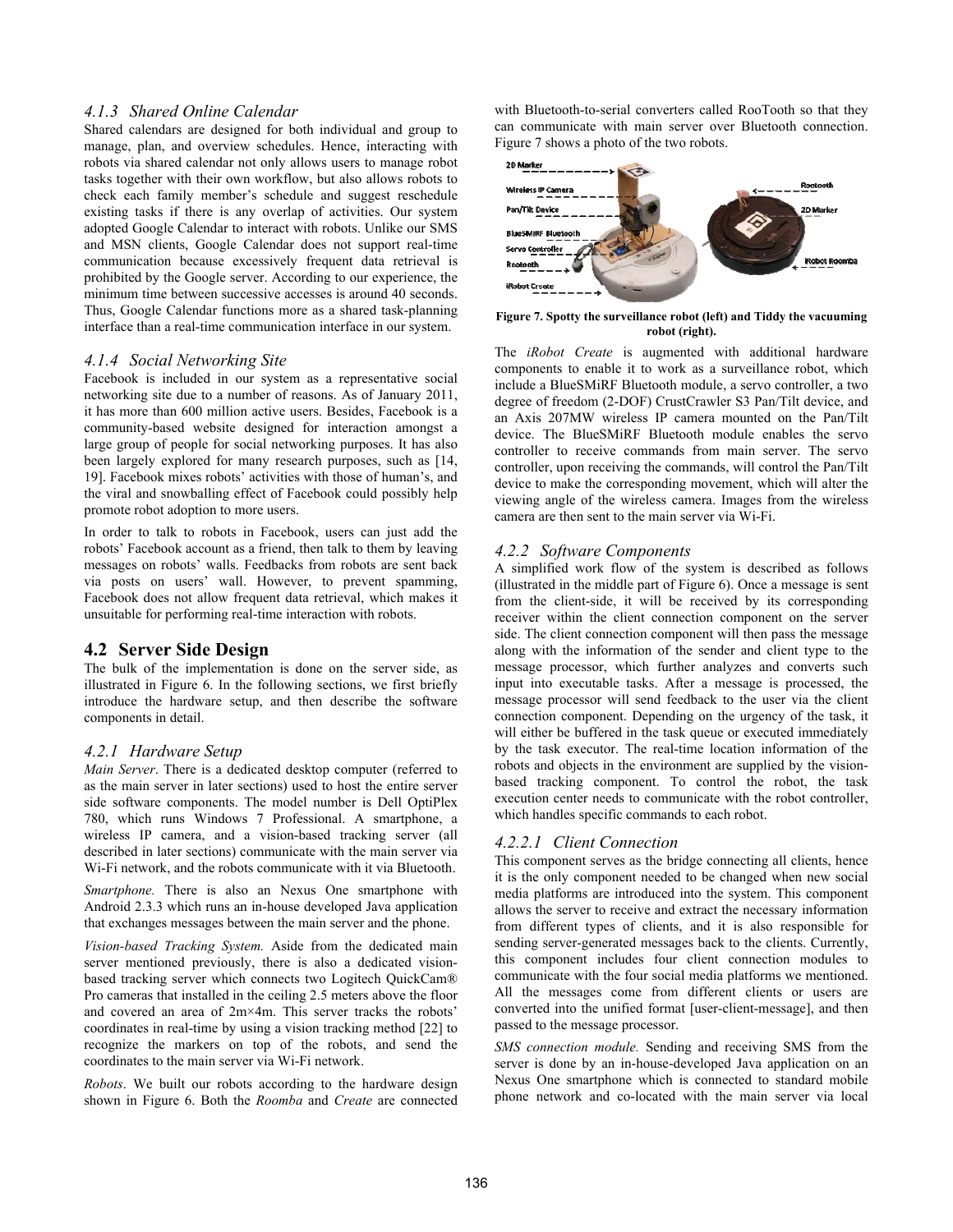wireless network, so that the application can exchange text messages effectively with the main server.

*MSN connection module.* An open source application MSNPSharp (MSNP18 Release: 3.1.2 Beta by Xih Solutions) is used to develop an MSN client program running on the main server to communicate with the user's MSN. Currently, only the surveillance robot is equipped with a wireless camera, so the video conferencing capability is only enabled with this robot.

*Google Calendar connection module*. This module is implemented using the Google calendar data API 2.0. It runs on the main server to communicate with the Google calendar client website. Since the Google calendar website will not inform our server upon users' update, data are pulled from the client website every 40 seconds.

*Facebook connection module*. Using the official Facebook Client Library (facebook-0.1.0), we built the Facebook connection module as a Facebook application running on our main server. This module queries message updates on robots' Facebook wall every 90 seconds, and responds to users' requests by posting text and photos on users' wall.

#### *4.2.2.2 Message Processor*

The message processor is responsible for translating the incoming messages from the client connection component into executable tasks. It analyzes the incoming messages using a simple natural language processing (NLP) method: Each input sentence is first broken into words, and matches against the keywords from the following three categories in descending priorities: tasks (e.g., "vacuum the bedroom now"), general contextual inquiry (e.g., what's your schedule?), and socialization (e.g., hello). If a sentence contains keywords in more than one category, keywords of the highest-priority category are used.

Task sentences are identified by a few action keywords (e.g., vacuum). Once a sentence is identified as tasks, we will further look for other details of the tasks such as time (e.g., "now", "5 pm"), location (e.g., "bedroom"), item (e.g., "trash can"), and convert the message into a task object. The currently supported tasks and their corresponding keywords are listed in Table 1.

|  |  |  |  | Table 1. Tasks supported by the two robots. |  |
|--|--|--|--|---------------------------------------------|--|
|--|--|--|--|---------------------------------------------|--|

| <b>Robots</b>           | Tiddy                                | Spotty                  |  |  |  |
|-------------------------|--------------------------------------|-------------------------|--|--|--|
|                         | (vacuuming robot)                    | (surveillance robot)    |  |  |  |
| <b>Specific Tasks</b>   | vacuum/clean                         | take photo/picture      |  |  |  |
|                         |                                      | look forward            |  |  |  |
|                         |                                      | look up/down/left/right |  |  |  |
| <b>Common tasks</b>     | move/go forward/backward             |                         |  |  |  |
|                         | turn/spin left/right/around          |                         |  |  |  |
|                         | stop; go home, dock, charge/charging |                         |  |  |  |
| <b>Target Locations</b> | bedroom, bed, window, door,          |                         |  |  |  |
|                         | flower/flowers, dog/pet              |                         |  |  |  |
| <b>Time</b>             | now/10am/5pm/etc.                    |                         |  |  |  |

*4.2.2.3 Task Executor Center* 

The task executor center consists of several parts: a task queue, a task dispatcher, a task executor, and a navigator. Each task in the task queue will be assigned to a task executor by the task dispatcher in a first-in-first-out (FIFO) order.

The navigator is responsible for navigating the robots to some specific locations. Robot and object locations are updated in realtime by a vision-based tracking system (which will be introduced in more detail in subsection 4.2.3). Certain fixed locations are prestored in the system map. Based on the robots' and locations' coordinates, the navigator computes the routes, and directs the robot controller to move the robots to the required location.

## *4.2.2.4 Robot Controller*

The robot controller is responsible for communicating with the robots through wireless connection. Since multiple household tasks can be received simultaneously, a queue is built for buffering the tasks. The robot controller retrieves each task from the queue, translates it (such as "take a photo of the window") into a series of basic movement commands for each robot (such as "move forward", "stop", "turn right"), and sends the commands to the robots via Bluetooth connection. The robot controller currently supports *iRobot Roomba* and *iRobot Create* by using the roombacomm Java library provided by hackingroomba.com.

## *4.2.3 Vision-based Tracking System*

As described in former subsections, we set up a vision-based tracking system to support robot navigation. The vision tracking component uses proprietary 2-D planar ID-markers as shown in Figure 6 (upper right), which were similar to those in earlier work such as CyberCode [16] and ARTag [4]. A marker consists of a 3×3 black-and-white matrix pattern within a black border surrounded by white margin. Each marker is about  $5\times 5$  cm<sup>2</sup>, in which we managed to recognize stably using two 960×720 resolution ceiling cameras (2.5m high) covering a 2m×4m region on the floor.

# **5. USER STUDY**

We conducted our user studies in order to seek answers for the following questions: (i) Will the users feel comfortable, natural and intuitive to "chat" with robots using the interfaces which are originally designed for interpersonal communication? (ii) What are the factors that affected users' feeling and decisions in choosing different interfaces? (iii) Do these interfaces complement each other when interacting with domestic robots in varying contexts/scenarios? We first conducted usability experiments in our lab to seek answers for questions (i) and (ii). Then we conducted a multi-day field study, attempting to seek answers for questions (i), (ii) and (iii) in real setting.

# **5.1 Usability Experiment**

#### *5.1.1 Participants*

Twelve participants (6 females and 6 males, aged 19 to 30; mean 24.4, median 24.5) are involved in this experiment. Among them, 9 are from the university and 3 are from the community (working professional). Each received  $\sim$ 10 US dollars for the experiment. Table 2 summarizes their prior experience with the four employed social media platforms.

#### **Table 2. Participants' prior experience on the four platforms.**

| Participant ID                     |            |              |    |    |    |                |                |              |              |   |   |   |                          |
|------------------------------------|------------|--------------|----|----|----|----------------|----------------|--------------|--------------|---|---|---|--------------------------|
|                                    |            | pl           | p2 | p3 | p4 | p <sub>5</sub> | p <sub>6</sub> | p7           | p8           |   |   |   | $p9$ p10 p11 p12 Average |
| FRI<br>MSN<br>Gale<br>Gale<br>Face |            | 3            | 3  |    | 3  | 3              |                | $\mathbf{2}$ | $\mathbf{2}$ | 3 | 2 |   | 2.42                     |
|                                    | <b>MSN</b> | 3            | 3  | 3  | 2  | 3              | 3              | 3            | 3            | 3 | 2 |   | 2.67                     |
|                                    | Calendar   |              | 3  | 2  | 2  | 0              | 0              |              |              | 0 | 0 | 0 | 0.92                     |
|                                    | Facebook   | $\mathbf{2}$ | 2  | 2  | 3  | 3              | 3              | $\mathbf 2$  | $\mathbf 2$  | າ |   | 2 | 2.33                     |

**0**: never, **1**: at least once a month, **2**: at least once a week, **3**: everyday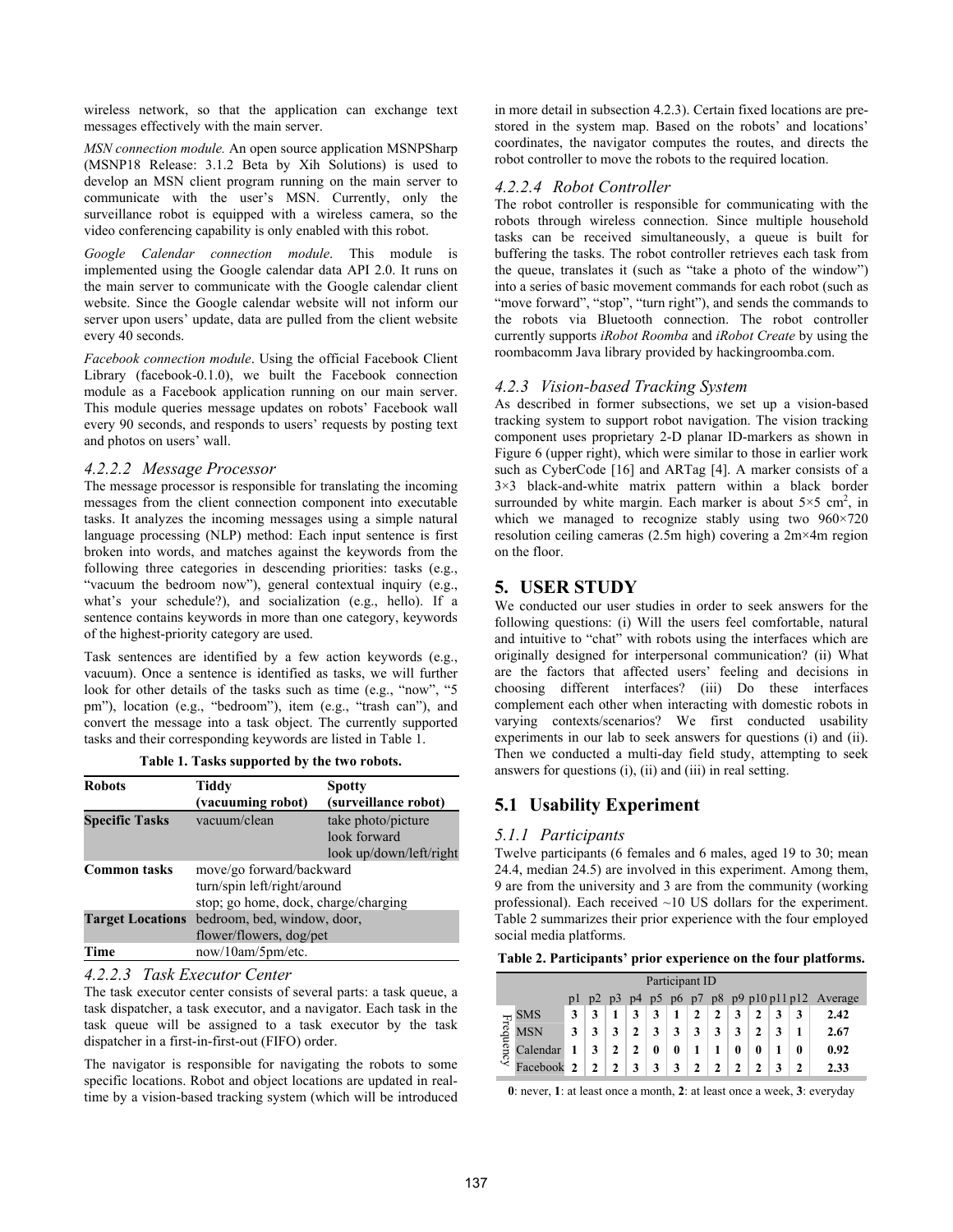## *5.1.2 Environment*

We decorated a 4m×2m space in our lab to turn it into a simulated living room and a simulated bedroom, as shown in Figure 8. In Figure 8, the two robots were decorated with colorful paper to make the participants feel familiar with the whole environment. The experimental setup is described in the "System Implementation" section.



**Figure 8. Experiment setup for the usability experiment in the lab.** 

#### *5.1.3 Procedure*

Upon arrival, each participant was asked to first complete the prestudy questionnaires. During the experiment, each participant performed a task for each of the four interfaces in a random order without any prior training, see Table 3. For each task, the participant was given a 2-minute time limit. If he/she failed to complete the task within this limit, the experimenter will demonstrate the procedure to him/her and ask him/her to complete it again. Upon finishing the experiment, the experimenter will do a post-study questionnaire and interview on each participant. The entire study, including questionnaires and interviews, is performed at one sitting within about 30 minutes.

**Table 3. Task List for the Usability Experiment.** 

| <b>Interfaces Tasks</b> |                                                                                                   |
|-------------------------|---------------------------------------------------------------------------------------------------|
| <b>SMS</b>              | Ask Tiddy to vacuum the floor                                                                     |
| <b>MSN</b>              | Ask Spotty to check if the bedroom window is closed                                               |
| Google<br>Calendar      | Ask Tiddy to start vacuuming the floor on 3pm                                                     |
| Facebook                | Ask Spotty to take a photo of the flowers in your<br>bedroom and upload it to your Facebook album |

#### *5.1.4 Results*

In summary, all participants completed the assigned tasks using the specified interface within 2 minutes without help from the experimenter, except one who failed in a Facebook task.

We recorded the *learning time* and *response time* taken by each of the twelve participants in each of the four tasks as listed in Table 3. The *learning time* is defined as the time taken from when the participant was given the task until he/she started typing on the interface; the *response time* is defined as the time taken from when the participant was given the task until he/she received the first response from the robot. The average *learning time* and *response time* for each interface are shown in Figure 9.

Both our observation during the experiments and the data presented in Figure 9 showed that Google Calendar and Facebook took longer learning time than SMS and MSN, which is mainly because SMS and MSN are one-to-one conversation interfaces while the Google Calendar and Facebook interfaces provide a variety of functionalities; hence the participant needed more time to figure out how to start the interaction. As for response time, SMS takes the longest time because it is slower and more troublesome to type on a phone than a computer. The Google Calendar and Facebook also take about one minute to respond as they are not designed for instant communication, so the users need to manually refresh the page to see the feedback. MSN is obviously the most instant and responsive interface among the four since it is a specialized tool for instant communication.



**Figure 9. Task preparation time and completion time taken on the four interfaces in usability experiment.** 

In the post-study questionnaire, we asked the participants to rank their perception towards the robots across the four interfaces, from a Likert scale of 1 (machine-like) to 7 (lifelike). Results are summarized in Figure 10.



**Figure 10. Average scale of lifelikeness for each interface.** 

Figure 10 shows that among the four social media platform interfaces, MSN (5.77) makes the participants feel that the robots appear to be the most lifelike. Facebook (5.08) also made the robots appear to be quite lifelike compared with the Google Calendar interface (3.46) and SMS interface (4.38), whereas the Google Calendar interface made the robots appear the least lifelike. Based on the data shown in Figures 9 and 10, and the comments obtained from the post-study interviews, we identified the following factors that contribute to such variation in users' perception towards the robots.

*Interface Design*. Participants commented that both MSN and Facebook made them feel robots to be more lifelike because they contain more " human" elements, such as icons and images representing people on their contact lists with profile pages. They also found both interfaces richer and more entertaining.

*Prior Experiences*. For most participants, interacting with robots using the MSN and SMS interfaces feels more sociable because they usually use these two interfaces to interact with other people.

*Responsive-ness*. The feedback speed is also a key factor that influences the participants' perception to robots. Most users rank MSN higher than Facebook because they feel that robots in MSN respond much faster than in Facebook.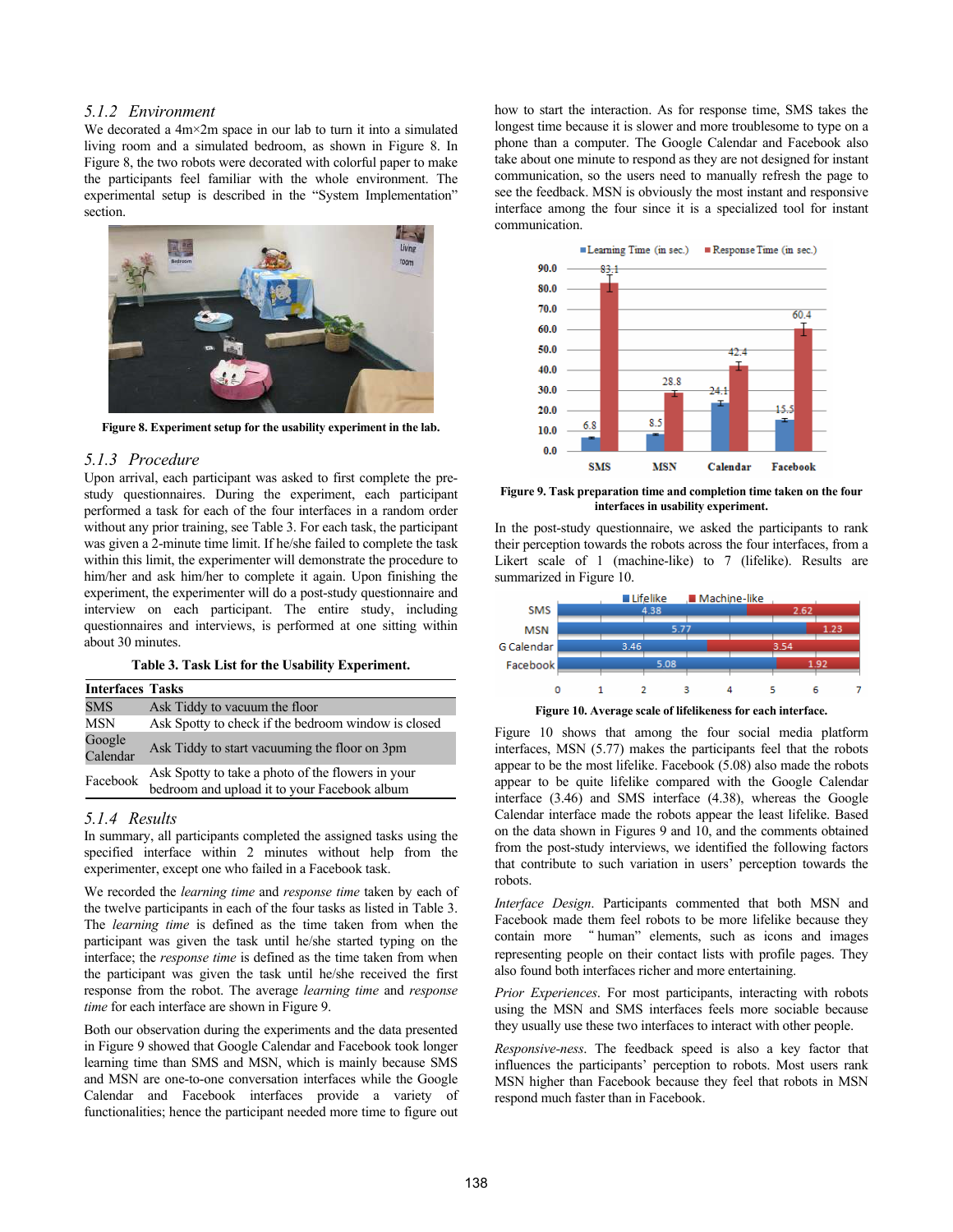# **5.2 Field Study**

#### *5.2.1 Participants*

Two participants were recruited. Their background information is listed below. Each participant spent 3 days for this study and received an amount of ~64 US dollars.

|                   |                    | Participant 1                                          | <b>Participant 2</b>      |
|-------------------|--------------------|--------------------------------------------------------|---------------------------|
| Gender            |                    | Female                                                 | Female                    |
| Age               |                    | 30                                                     | 27                        |
| Occupation        |                    | Computer Engineer                                      | <b>Assessment Officer</b> |
|                   | <b>SMS</b>         | Everyday                                               | Everyday                  |
| Prior             | <b>MSN</b>         | At least once a week Everyday                          |                           |
| <b>Experience</b> | Google<br>calendar | Once over a month                                      | Once over a month         |
|                   |                    | <b>Facebook</b> At least once a week Once over a month |                           |

#### **Table 4. Participants' background in the field study.**

#### *5.2.2 Environment and Apparatus*

We rent a multi-room apartment for this field study and deployed the entire system in one of the bedrooms. The bedroom is about 3 meters  $\times$  5 meters, while the available space for robots to roam is only about 1.5 meters  $\times$  3 meters; therefore two ceiling cameras are enough to cover the entire space for robot navigation.

To hide the supporting equipment from participants' normal lives, we installed the vision tracking server and main server in an empty wardrobe. The only equipments exposed to the participants are the two robots and their charging docks, and two ceiling cameras, as shown in Figure 11. Please refer to our supplementary video for a visual description of the settings.

#### *5.2.3 Procedure*

The 3-day field study consists of two sessions. The first session was conducted in the first day of the 3 days. During the first day, participants needed to remotely carry out the tasks in Table 3 while working in the office. This session served as a tutorial of the four HRI interfaces. In the evening of the first day, the experimenter interviewed the participants for feedback.

The second session was conducted in the next two days, where the participants were free to use the robots as they like. In addition, the experimenter also sent some requests to the participants through SMS to trigger certain interactions. We carefully picked the time to send these messages so that we can cover more diverse set of scenarios that the participants may encounter (such as on the way to work, walking, sitting next to a computer, having meal with others, talking, etc.). The participants were so busying working that they ignored some of our notifications, therefore the numbers of tasks both participants actually completed are not equal.

After the second session, the experimenter interviewed the participant again to collect their overall feedback.

#### *5.2.4 Results and Discussion*

In summary, both participants enjoyed using existing social media platforms to interact with domestic robots. Although the robots' capability is limited, both participants are convinced about the potential of domestic robot systems.



(a) The two robots in the bedroom.

(b) Ceiling cameras for the vision-based tracking system.



(c) Main server and vision-based tracking server in the wardrobe. **Figure 11. System setup in the experimental apartment.** 

During the second session, Participant 1 chose to use SMS for 50% of the tasks (4 out of 8 tasks) and Facebook for the other 50%, whereas Participant 2 chose to use MSN for 100% of the tasks (7 out of 7). This is coherent with their prior experiences summarized in Table 4, which indicated that Participant 1 uses Facebook much more often than participant 2 (at least once in a week vs. once over a month), while she uses MSN much less often than participant 2 (at least once in a week vs. everyday). This demonstrated that prior experience in using the social media for interpersonal communication have strong influence on the participants' choice to interact with the robots.

It is also obvious that both participants were trying to keep using the same social media platforms for various types of tasks, no matter whether they were using a phone or a computer, working in the office or walking down the street. Both of them never used Google Calendar at all throughout the second session even when they received request to schedule a repetitive routine task. In the poststudy interview, both participants expressed that they do not have the habit of using Google Calendar and it makes them feel that the robots are less interactive.

The above observations seem to be contrary to our design purpose that different interfaces would be used in different contexts/scenarios. However, we argue that this is because the prior experience has greater effect on interface selection than the complementary ability of different platforms, and the Google Calendar interface could be more useful for overviewing scheduled tasks, in particular when the same robot is being deployed to more than one family members (which is not covered in our field study as